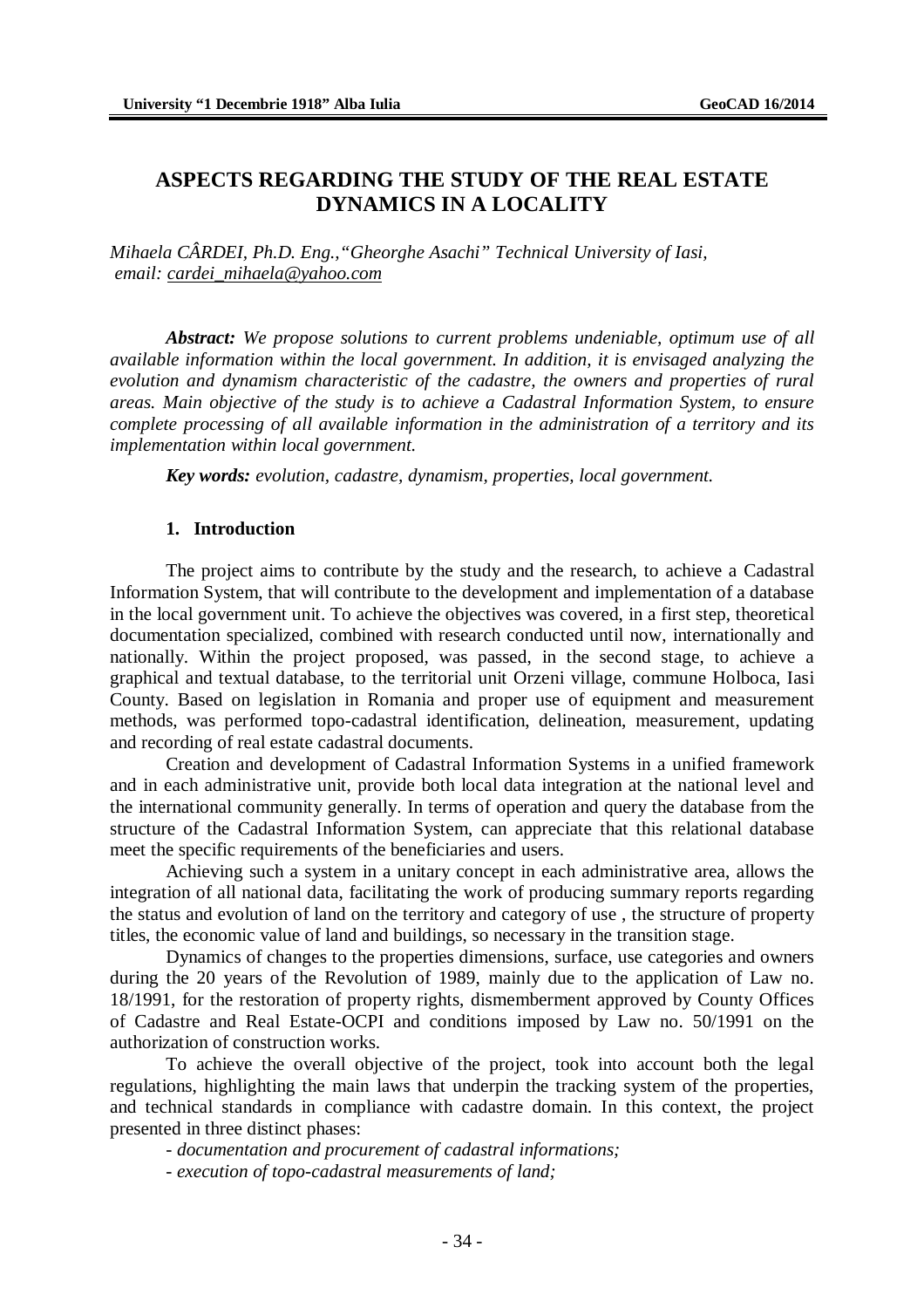## *- data processing and preparation of the experimental model.*

The importance of the project was highlighted first by the major objective led to the creation of a relational database to ensure information needs of the local community in the legal and proper management of the properties. Among the specific objectives of the project achieved, most important are those concerning the methods used to **create graphic and textual database** and, respectively, **the dynamics of the properties in a locality** regarding the technical evidence, economic, and legal.

## **2. Realisation stages of the project to study of the real estate dynamics**

Realisation of the project included the completion of the study conducted over a total of **nine distinct phases** (Table 1), which were used appropriate methods and precision and efficiency, differentiated logistics software for the collection, storage and processing.

| No.<br>Crt.    | <b>Stages of work</b>                                                            | <b>Specific operations</b>                                                                                                                                                                                                                                         |
|----------------|----------------------------------------------------------------------------------|--------------------------------------------------------------------------------------------------------------------------------------------------------------------------------------------------------------------------------------------------------------------|
| $\theta$       |                                                                                  |                                                                                                                                                                                                                                                                    |
| $\mathbf{1}$   | Study of the topo-cadastral base existing<br>for the area of the study           | The accumulation of all materials and<br>information necessary to conduct the<br>study                                                                                                                                                                             |
| 2              | Framing mapping of the study area                                                | Analysis of the situation in terms of<br>geodetic<br>and cartographic<br>database<br>of work performed,<br>existing,<br>the<br>information required to be collected,<br>etc                                                                                        |
| 3              | Realisation of the geodetic network                                              | Determining of solutions in relation to the<br>situation analysis and technical standards<br>work and financial resources.<br>Objectives:<br>1. Designing support network.<br>2. Measurements for the networking<br>support.<br>3. Processing of GPS measurements. |
| $\overline{4}$ | Realisation of the topographic network                                           | Objectives:<br>1. Network designing.<br>2. Measurements realisation to achieve<br>lifting network.<br>3. Lifting of the details necessary to<br>achieve digital cadastral plan.<br>4. Points calculation of the lifting<br>network:                                |
| 5              | Textual data collection.<br>Identify the land owners and land use<br>categories. | a) existing data in 1989;<br>b) existing data in 2005;<br>c) existing data in 2012;<br>d) recording in the standardized files.                                                                                                                                     |
| 6              | Realisation of the digital cadastral plan                                        | With AutoCAD Map.                                                                                                                                                                                                                                                  |
| $\tau$         | Loading data files and database<br>organization                                  | With Microsoft Access software                                                                                                                                                                                                                                     |

Table 1 - Stages achieve Cadastral Information System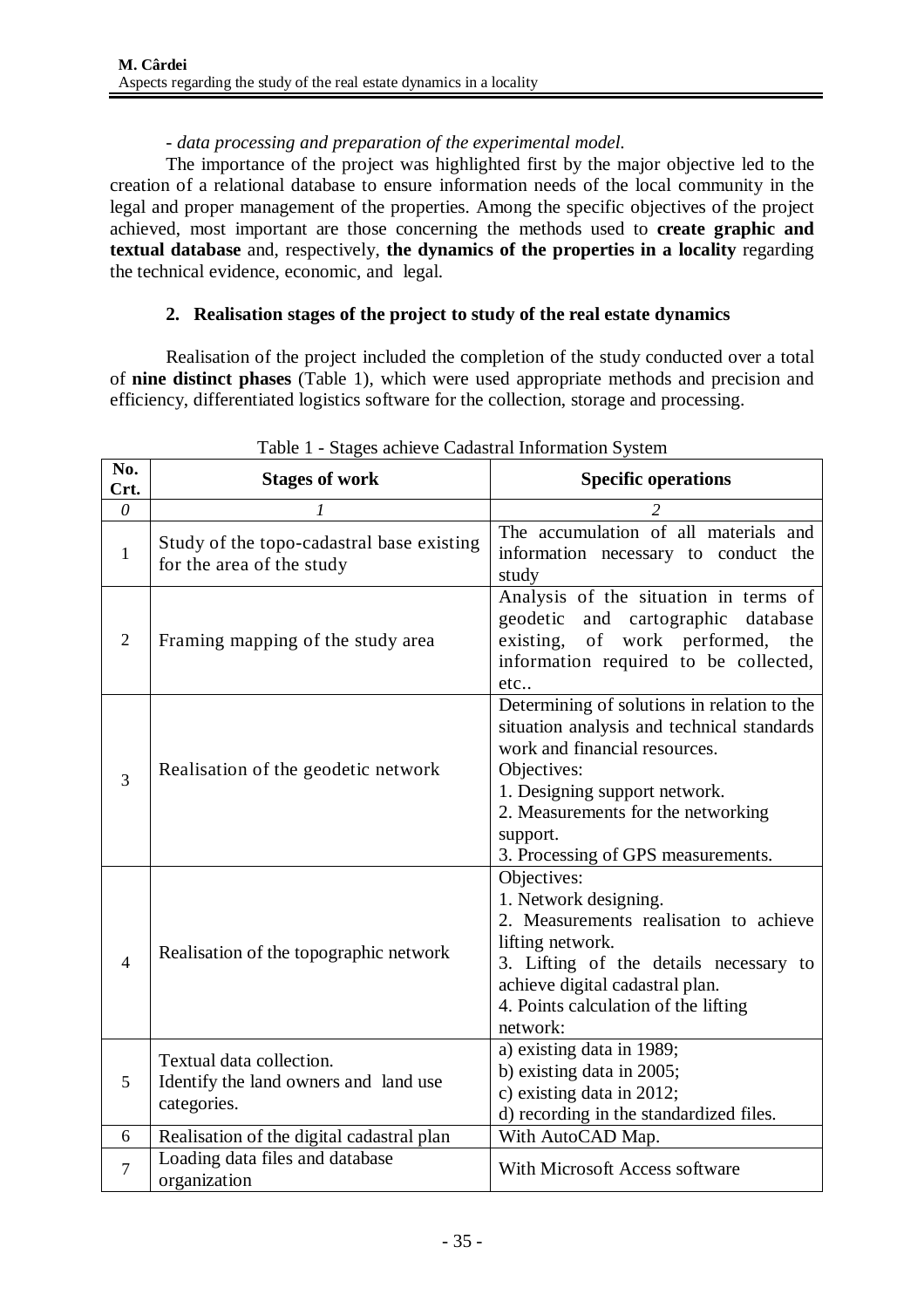| $\circ$ | Realisation of the Cadastral Information<br>System | With Open Source software: Quantum<br>GIS.                    |
|---------|----------------------------------------------------|---------------------------------------------------------------|
|         | Analysis of results                                | Making reports, statistical tables, graphs,<br>thematic maps. |

**1. Study of the existing topo-cadastral database for the area of the study** was based on existing cartographic materials, which were developed in **1989**, and in **2005** and completed in **2012**, through cadastral measurements "*interview sheets*."

- *Graphical database* included the following sources: the cadastral plan at 1:2000 scale, edition 1989*;* orthophotomap, scale 1:5000, edition 2005; digital cadastral plan, elaborated in 2012, through the topographic measurements performed with GPS technology and modern total station.

- *Textual database* was extracted from the following documents: agricultural register 1989, 2005, 2012; property titles, owners register and parcel (1989) ownership documents, site plans and cadastral delimitation; sheets interview (2012).

**2. Framing cartographic study area** was highlighted by the inventory of trapezoids geodesic comprising village Orzeni, being mentioned: two trapezoids scale 1:5000 and 1:2000 scale, three trapezoids.

**3. Achieving geodetic network support** consisted of measurements with GPS technology to determine to four points us in Stereographic 1970 Coordinate System. The field observations were made with **dual-frequency GNSS receiver, South S82T**, by the static method, which provides high accuracy, and by the real-time kinematic method (RTK). Based on measurements made by the two methods presented: sheet observations, processing observations, geographical coordinates and the coordinates of the Stereographic 1970, obtained by the static and RTK method. The analysis results indicated superiority to RTK measurements in terms of measurement accuracy and time to perform the measurements, which is short compared to the static method.

**4. Realisation of the topographic network** included detailed topographic measurements necessary for drawing digital cadastral plan. For this purpose, was used the method traverse planimetric support, combined with the removal. The field observations were processed using TopoSys that has come full range of processing steps, from compensation to export data and graphics in. DXF or. WMF.

**5. Textual data collection** was undertaken on the basis of three categories of existing cadastral documentation: in 1989 (Phase I), 2005 (Phase II), and 2012 (Phase III). In case of updating cadastral data for the year 2012 was used "interview sheet" where it was recorded: full name owner address, category of use of the parcel and the legal status of the properties.

**6. Realization digital cadastral plan with the AutoCAD Map** was prepared by the following processes: import and vectorize existing cadastral plan (edition 1989) and orthophotomap (2005 edition), measurements processing and reporting detail points (edition 2012).

Existing plans scanned were inserted into AutoCAD Map, where was proceeded to measure the dimensions of the geodetic trapezoids, scale 1:5000, which were compared with those calculated analytically from the corners coordinates. The errors obtained were within the limits of precision of drawing graphs of the plan at 1:5000 scale. Further study described the process for georeferencing scanned plans, reporting from the four corners of the trapezium and to create topology.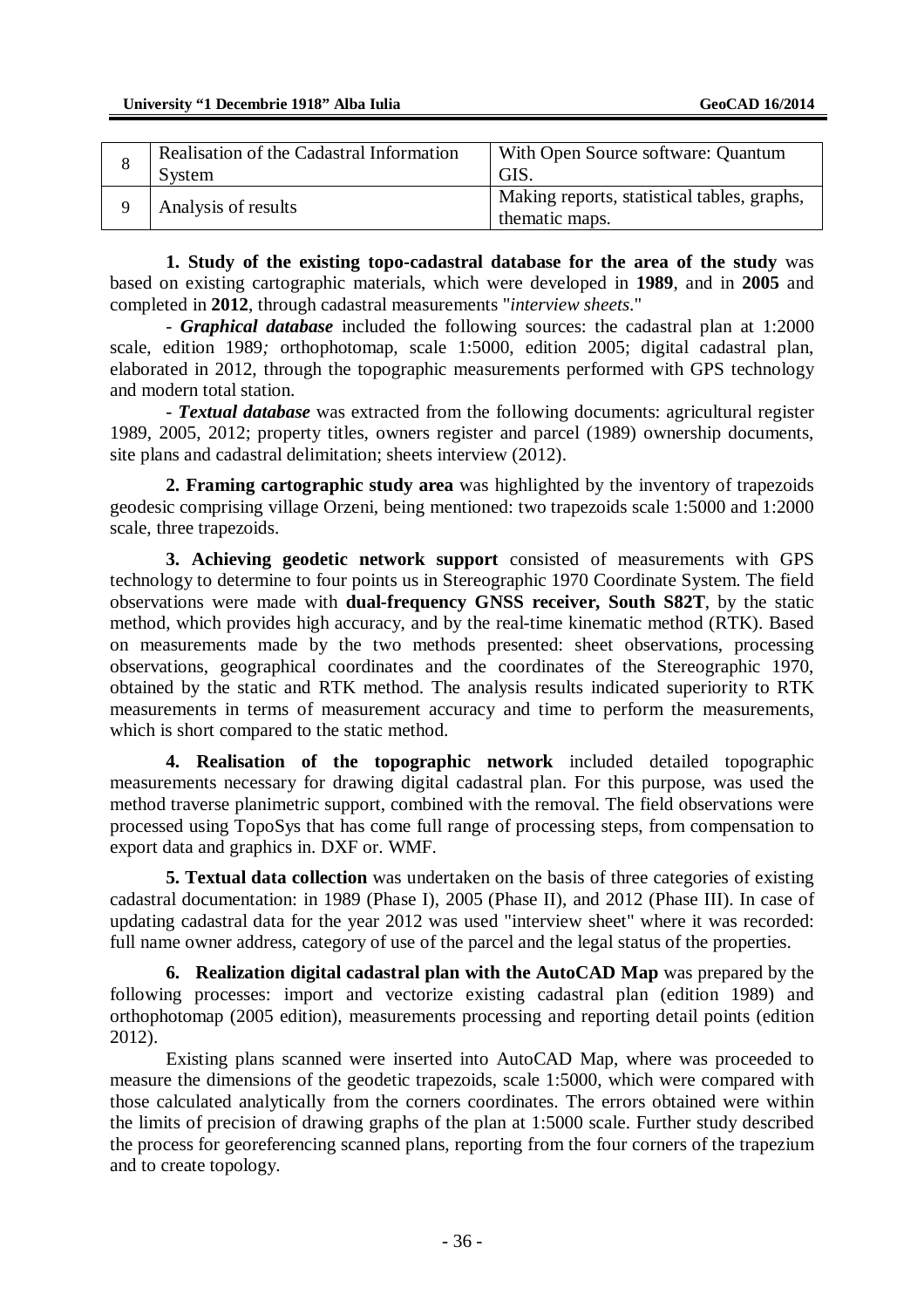**7. Cadastral Information System project realisation** using Microsoft Access was finalized taking into account the link between the cadastral records and legal records of the properties.

**8. Cadastral Information System project, using Quantum GIS software** was based on using the same graphical and textual database mentioned above, using the sequences of 1989, 2005 and 2012. Quantum GIS software offers a number of advantages listed by saving time, stages of implementation, costs and usage.

In the case study were mentioned *four stages of realization of Cadastral Information System* (SIC).

- Defining and attaching the Stereographic 1970 Coordinate System is made before the process of georeferencing a raster image that is brought on its spatial position automatically.

- Define workspace by saving it in a project file that contains all the information saved.

- Loading graphic data was performed for all raster images for three digital cadastral made in AutoCAD Map, which were inserted in the QGIS. Similarly to the case for loading textual data that have been imported from Microsoft Access, file with the extension. dbf in the format supported by QGIS.

- Exploitation and database query was exemplified by obtaining the main graphical reports, textual and mixed, used for local government, respectively, and thematic and cadastral plans at different scales. It was also mentioned the possibility of questioning on obtaining information about the owners, parcels and/or buildings.

**9. Analysis results on the dynamics of the properties** in the village Orzeni, commune Holboca, Iasi County was based on technical, economic and legal, existing in 1989, 2005 and updated in 2012.

Optained results were analyzed on the basis of the main entities (properties and owners), both in terms of evolution over time and the management mode of the database in local government and in other activities.

*Statistical reports* prepared based on existing textual cadastral registers corresponding to the three stages studied, allowed assessing the dynamics of properties and owners, in accordance with the evolution of ownership.

Querying of structured database on the two components, spatial and textual provides obtaining required statistical reports and those graphics. Comparative study on the dynamics of the properties was noticed by a number of technical and legal issues, the most representative being mentioned.

**a. Discordance** between areas of the parcels included in the cadastral records and digitized ones in 1989 and 2005.

**b. Evolution of the parcels** without property documents in 2005.

**c. Analysis of property titles** revealed numerous irregularities, being noted the ones reffering to the mode of redacting, inscribed surface and the inconsistency between owner register and property title issued.

**d. From other queries SIC facility** was exemplified those related to obtaining information about parcels, as follows:

- Select parcels with the same owner, in 2005;

- Select parcels with cadastral number, in 2012;

- Select parcels with an area greater than 500 m2 in 2012;

- Selecting all information about a parcel.

**e. Parcel's legal situation analysis** was presented by the following categories of queries experimental model: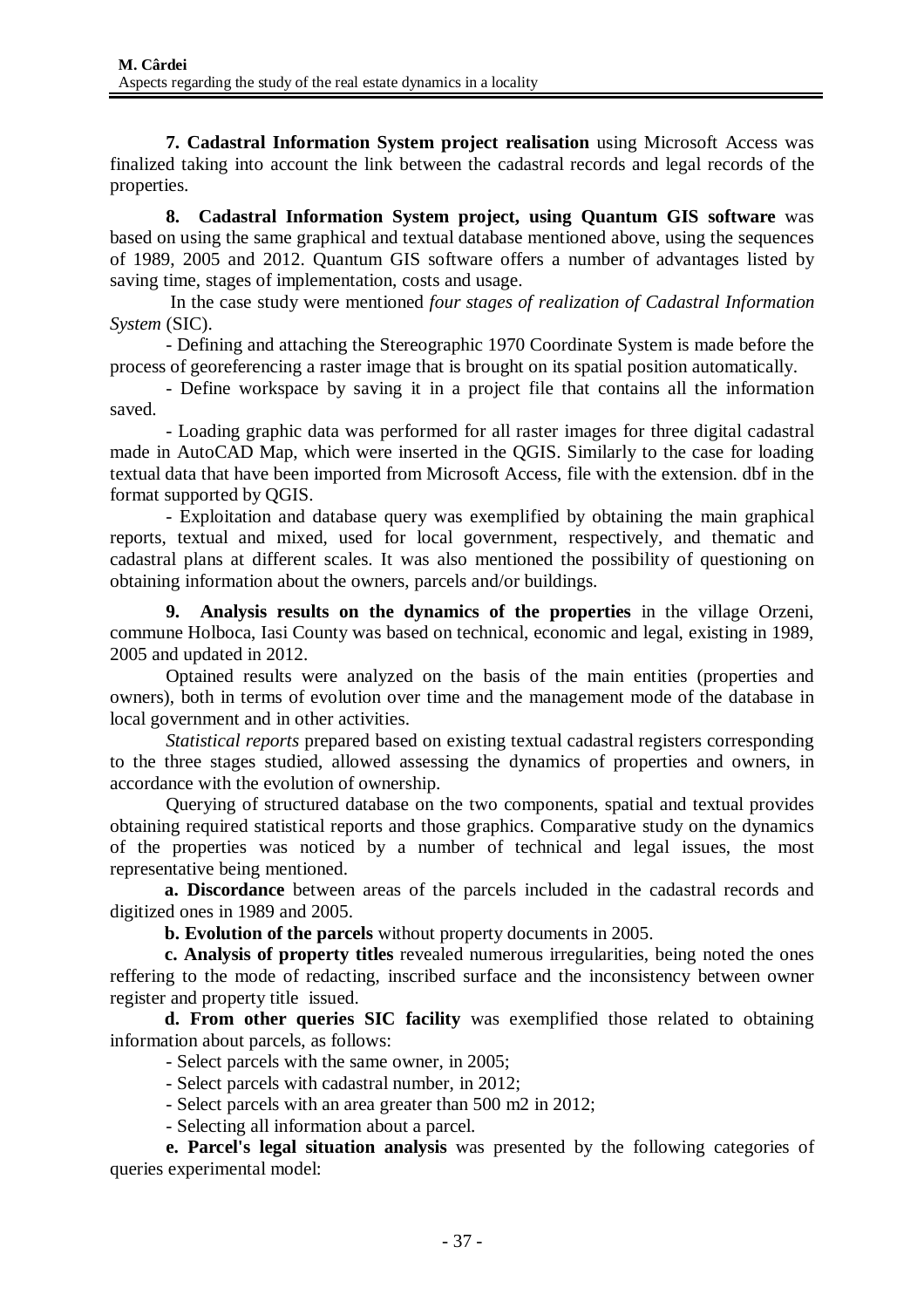- Inquiry on changing owners in three stages.

- Automatic selection of the owners of the three stages.

- Selection parcels legal amendment in 2005 and 2012.

- Selection of cadastral parcels sold, in 2005, due to changes in the legal situation.

Queries results, in the territory of the village Orzeni, commune Holboca, with **a total area of 76.14 ha** in 2012 was synthesized, based on technical data support cadastral records and the following thematic maps. Among them we can mention următoaele:

- Utilisation mode of lands on categories.

- Distribution of surface class cadastral parcels.

- Distribution of buildings by type of use.

- Evidence of construction according to their height.

**Statistical analysis** of the contents of the databases and comparison of three phases included in the study according to the following graphic and textual representations of the data (chart).

- Evolution of the total surface area of the village Orzeni.

- Evolution of the use of yards and buildings.

- Evolution of the number of parcels by category of use.

- The evolution of surfaces by category of use.

- Dynamics of land value tax.

- The structure of the legal situation of parcels.

- Number evolution of constructions.

- Evolution of the number of parcels for housing.

- The evolution of materials used in the construction execution.

The final part of this study have been reported several requirements necessary for specific activities of the local government on how the inventory and management of various types of construction. Also, it was noted the role of the database of properties in a territorial unit. In this context, the following were mentioned: the legal movement of properties, securing tenure, cadastral record system optimization and other.

#### **3. Conclusion**

The importance and topicality of this work consists in the fact that only trough cadastre can be analysed at any time the availability of resources, their status over time, how they are used in compliance with the requirements and conditions imposed by sustainable development.

To achieve this Cadastral Informational System we need a digitalised cadastrial plan and digital cadastrial specific data. **The advantages of digital use are incomparable.** The most important are:

- the stored data for the digital plan are positive and can be easily preserved; they can be displayed whenever we want on any scale;

- the plans made this way allow a complete decision to solve any problem for any type of work (for studies, projection, application);

- cadastrial files can be easily used, being capable to respond to all interogations in a very short time.

To be able to use this cadastrial digital data within the Cadater Informational System, they must be integrated in a database. This database will allow the Cadaster Informational System to solve a series of problems in the current cadaster and real estate advertising activity.